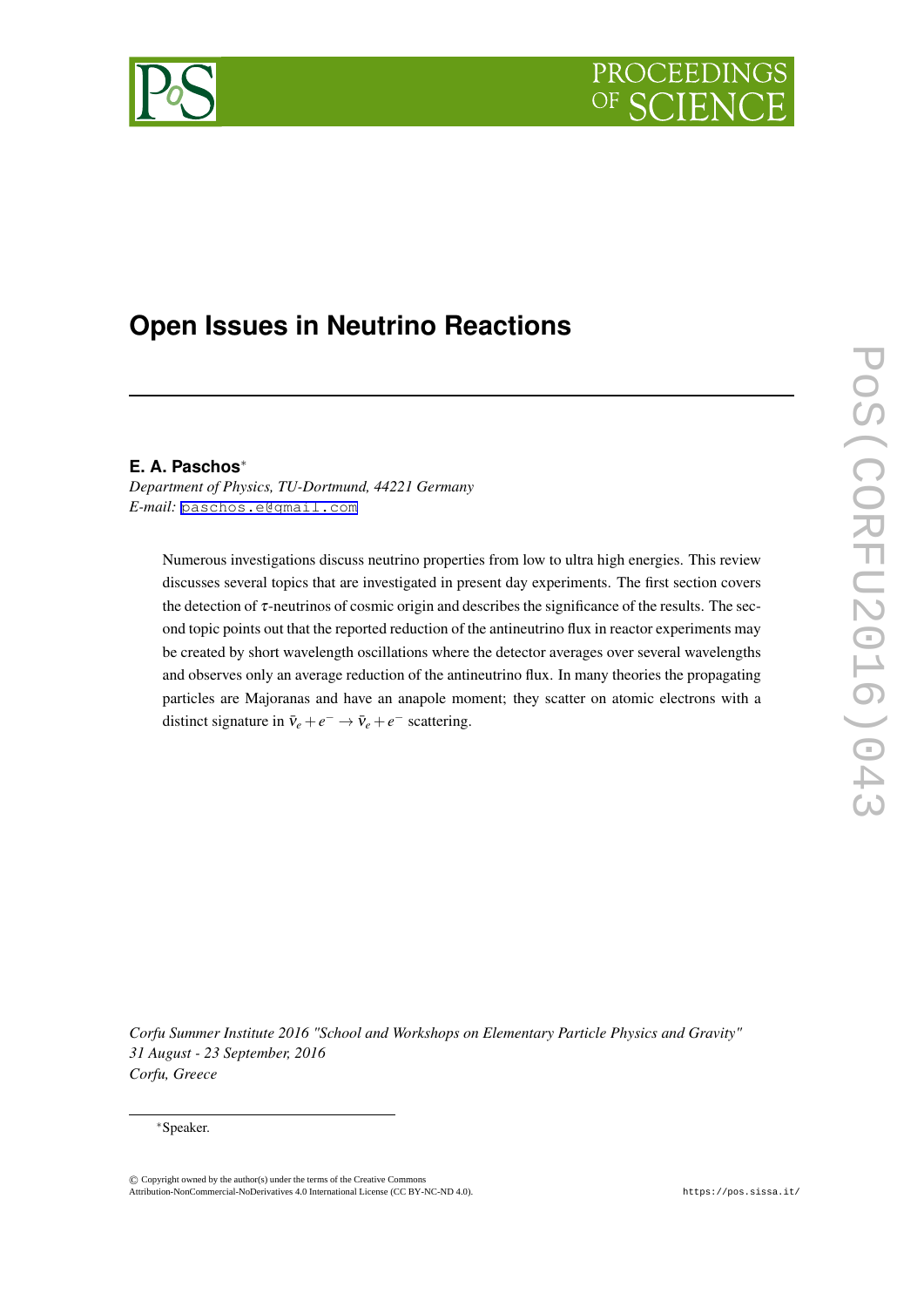#### 1. Searching for Cosmic  $v_\tau$ 's

The discovery of ultra-high energy cosmic neutrinos  $[1, 2]$  $[1, 2]$  $[1, 2]$  $[1, 2]$  $[1, 2]$  opens a unique window to test neutrino properties and mixing at high energies [[3](#page-6-0)]. Determining the lepton flavor composition of the flux is significant for understanding mechanisms of their generation, propagation and interaction. At the production point the ratios of flavors are the following,

in pion and kaon decays: 
$$
v_e : v_\mu : v_\tau = 1 : 2 : 0
$$
 (1.1)

in neutron decays: 
$$
v_e : v_\mu : v_\tau = 1 : 0 : 0.
$$
 (1.2)

These ratios are modified in the propagation of states over cosmological distances. The oscillation between the states modifies the ratio among the three flavors generating a substantial component of  $\tau$ -neutrinos arriving on earth.

The large neutrino telescopes are tuned to detect  $\tau$ -neutrinos with results reported already by the IceCube collaboration. One analysis [[4](#page-6-0)] computed the cross sections for the various flavors assuming similar energy and angular distributions for the three flavors and a functional form for the flux. The sum of contributions from the three flavors is compared with the observed number of events. Their results are shown in figure 1 with the colors indicating the degree of exclusion. Blue indicates the most excluded regions and red the preferred flavor composition on earth. The areas outside the curves are excluded at 68% and 90% confidence level. The black cross indicates the best fit for the composition on earth. This topic is just beginning to evolve and it is useful to consider additional criteria for identifying the component of tau neutrinos.

An alternative method for identifying  $\tau$ -neutrinos in a large range of energies uses the decay  $\tau \to \mu v_{\tau} \bar{v}_{\mu}$ . This can be done by identifying events which contain hadronic showers and long tracks from muons. The <sup>τ</sup>-neutrino component is identified by measuring the energies *Eshower* and  $E_{\mu}$  and then plotting the events as a function of the ratio  $y' = E_{shower}/(E_{shower} + E_{\mu})$ . Since the leptonic decay of  $\tau$  includes to missing neutrinos, the muon energy in the charged current interactions of  $v_{\tau}$  is expected to be, on the average, lower. Alikhanov and myself carried out the detailed calculation [[5](#page-6-0)] by adopting the quark-parton model [\[6\]](#page-6-0) since the reactions we consider take place at very high energies. For experimental reasons the events will be averaged over the cosmic flux from a minimum and a maximum energy and normalized to the total number of  $\tau$ -events in this range. We found

$$
\frac{1}{N^{(\nu+\bar{\nu})}}\frac{dN^{(\nu+\bar{\nu})}}{dy'} = \frac{1}{12(1+Br)y'^5}
$$

$$
\times \left[Br(3y'^5 - 3y'^4 + 14y'^3 - 132y'^2 + 96y')\right]
$$

$$
-3Br(y'^3 - 24y'^2 + 60y' - 32) \log(1-y') + 9y'^5(y'^2 - 2y' + 2)\right],
$$
(1.3)

where Br = 0.17 is the branching ratio for  $\tau \to \mu v_\tau \bar{v}_\mu$ . We also took an average for incident neutrinos and antineutrinos, because in that case the quark distribution functions drop out in the ratios. In figure 2 is plotted the yield as a function of *y'* for three incident fluxes  $v_{\mu} : v_{\tau} = (1:0)$ ,  $v_{\mu}$ :  $v_{\tau} = (1:1)$  and  $v_{\mu}$ :  $v_{\tau} = (0:1)$ . We note that for  $y' > 0.60$  the three cases can be distinguished.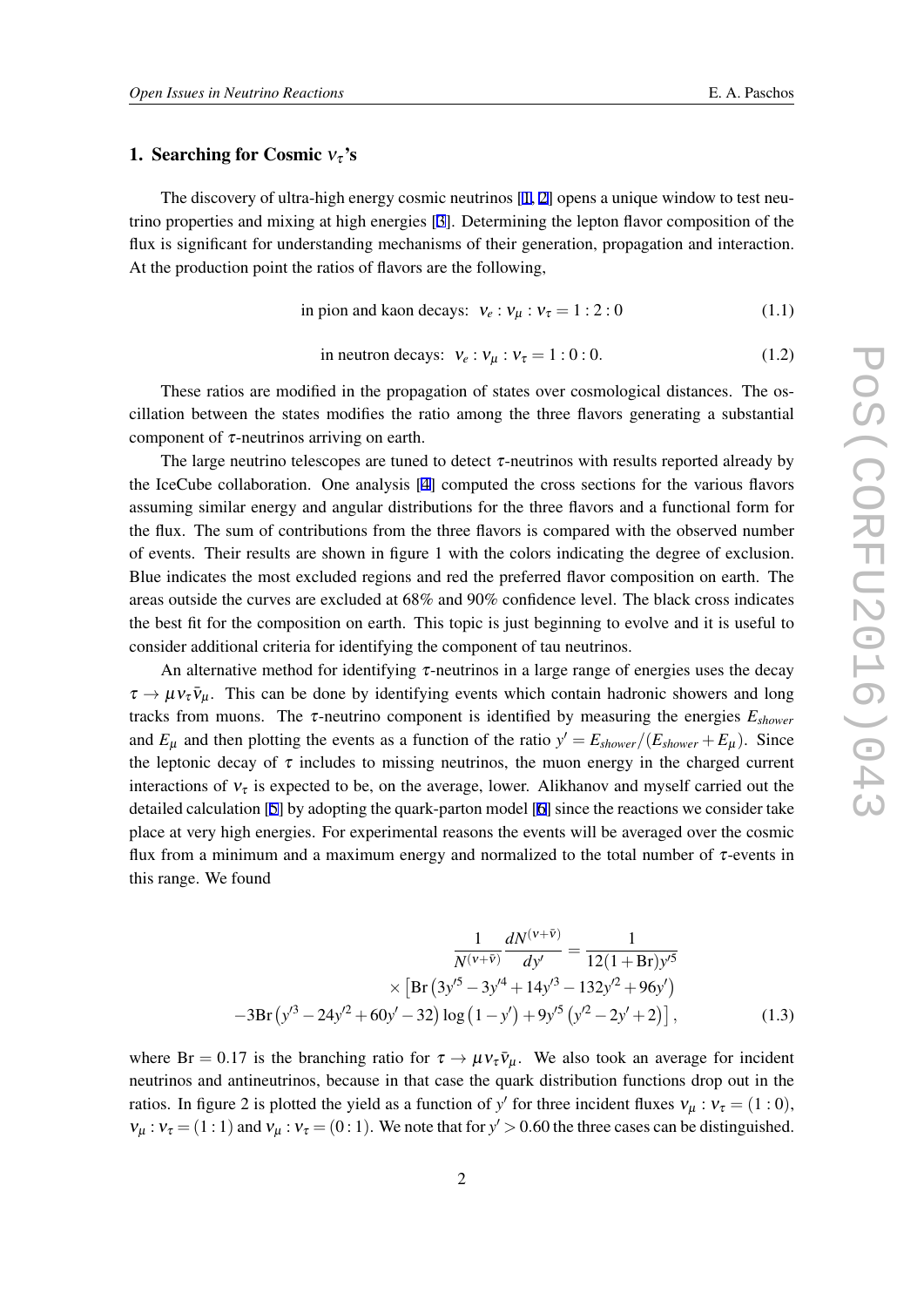

Figure 1: Exclusion regions for astrophysical ratios  $(f_e : f_\mu : f_\tau)$  observed in the South Pole (from reference [\[4](#page-6-0)]).

The distribution of events demonstrates that more  $v<sub>\tau</sub>$ -induced events populate the  $y' > 0.60$ region. In the same region the muon-induced events decrease monotonically as  $y' \rightarrow 1$ . Thus it will be useful to determine the different shapes of the curves and separate the  $v<sub>\tau</sub>$  and  $v<sub>\mu</sub>$  components. Up to now the reported number of events do not suffice to carry out a statistical analysis, however more events will be accumulating in the coming years in the running and in new experiments.

#### 2. The reactor Anomaly

In addition to the ultra-high energy neutrinos there are also several anomalies at lower energies which are explained by introducing additional states. The standard paradigm introduces three righthanded neutrinos being singlets under  $SU(2)_L$ . The general Lagrangian is written as

$$
\mathcal{L} = \mathcal{L}_w + \mathcal{L}_s + \mathcal{L}_m, \tag{2.1}
$$

where *L<sup>w</sup>* is invariant under the electroweak group, *L<sup>s</sup>* is invariant under the strong group and *L<sup>m</sup>* is a mass term generated through a soft breaking of  $SU(2)_L$ . Denoting by  $v_L = (v_e, v_\mu, v_\tau)$  and  $N_R = (N_{R1}, N_{R2}, N_{R3})$  left- and right-handed neutrinos, respectively, we can write the mass term

$$
\mathscr{L}_m = \frac{1}{2} \left( \bar{\mathbf{v}}_L \bar{N}_R^C \right) \left( \begin{array}{c} 0 & m_D \\ m_D^T & M \end{array} \right) \left( \begin{array}{c} \mathbf{v}_L^C \\ N_R \end{array} \right) + h. \, c. \tag{2.2}
$$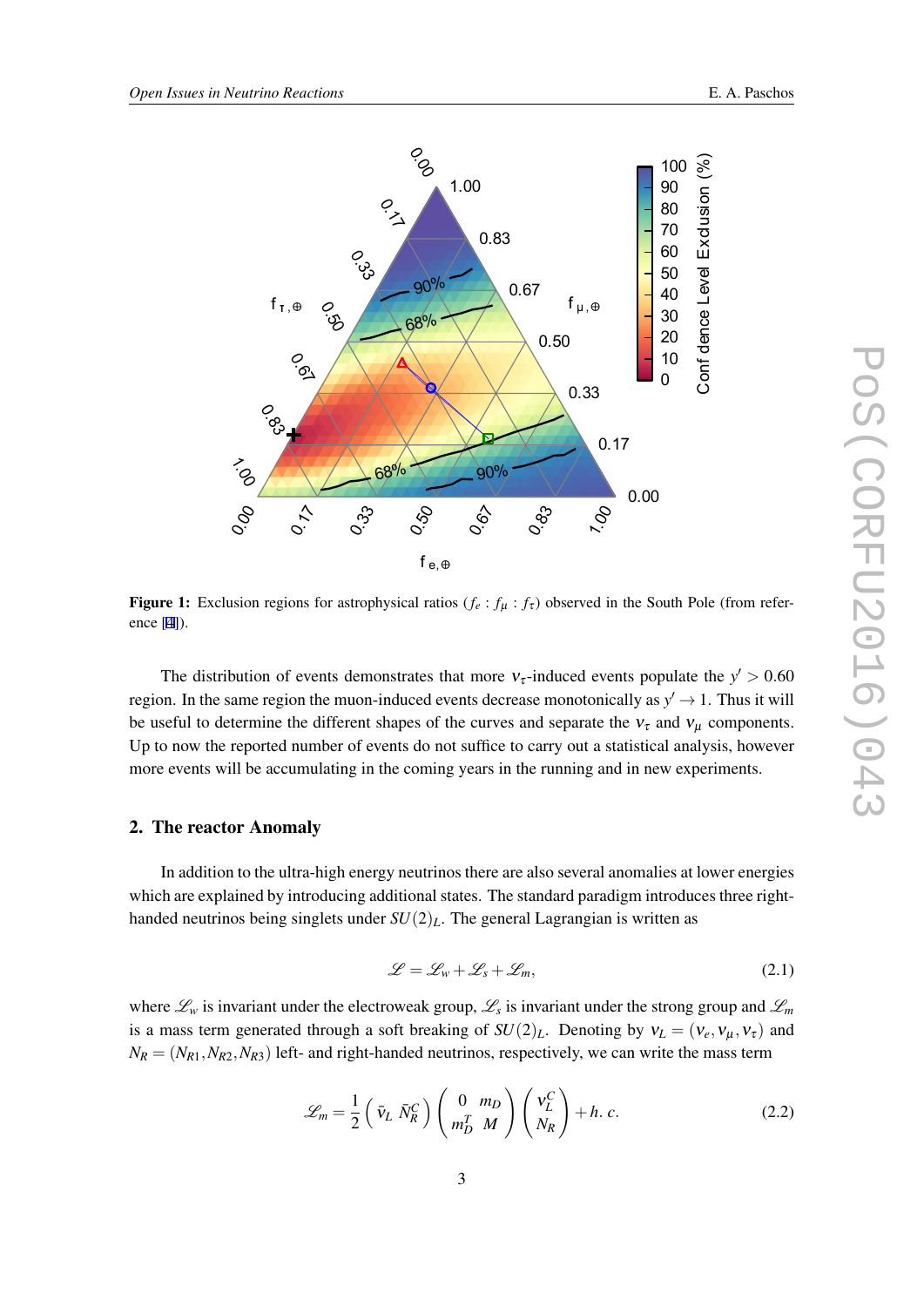<span id="page-3-0"></span>

Figure 2: Production spectra as a function of the visible inelasticity  $(y' = E_{shower}/(E_{shower} + E_{\mu}))$ . In the figure we show three flavor compositions of the neutrino flux:  $v_\mu : v_\tau = 1 : 0$  (dashed),  $v_\mu : v_\tau = 1 : 1$  (solid) and  $v_\mu$ :  $v_\tau = 0$ : 1 (dash-dotted).

We seek solutions when the elements of  $m<sub>D</sub>$  are small relative to those of *M* so that an expansion in  $m_D/M$  is possible. The unitary matrix that diagonalizes the mass matrix is

$$
U = \begin{pmatrix} \left(1 - \frac{1}{2}JJ^{\dagger}\right) & J \\ -J^{\dagger} & \left(1 - \frac{1}{2}J^{\dagger}J\right) \end{pmatrix} \begin{pmatrix} U_{\theta} & 0 \\ 0 & U_{\chi} \end{pmatrix}
$$
(2.3)

with  $J = m_D \frac{1}{M}$  $\frac{1}{M}$  and *U*<sub>θ</sub> and *U*<sub>χ</sub> diagonalize the submatrices  $m_D \frac{1}{M}$  $\frac{1}{M}m_D^T$  and *M*, respectively. The Majorana mass terms split the Dirac neutrinos into pairs of Majorana particles. The light particles have masses of order  $m_D \frac{1}{M}$  $\frac{1}{M} m_D^T$  and the heavy ones of order *M*.

For simplicity I restrict the discussion to two families of electrons and muons. The flavor states are given in terms of mass eigenstates  $\psi_i(t)$ 

$$
|\nu_e(t)\rangle = \sum_{i=1}^4 U_{ei}\psi_i(t)
$$
 (2.4)

with the coefficients given by

$$
U_{e1} = [1 - \frac{1}{2}(JJ^{\dagger})_{11}]c_{\theta} + \frac{1}{2}(JJ^{\dagger})_{12}s_{\theta}
$$
 (2.5a)

$$
U_{e2} = [1 - \frac{1}{2}(JJ^{\dagger})_{11}]s_{\theta} - \frac{1}{2}(JJ^{\dagger})_{12}c_{\theta}
$$
 (2.5b)

$$
U_{e3} = J_{11}c_{\chi} - J_{12}s_{\chi}
$$
 (2.5c)

$$
U_{e4} = J_{11} s_{\chi} + J_{12} c_{\chi}, \tag{2.5d}
$$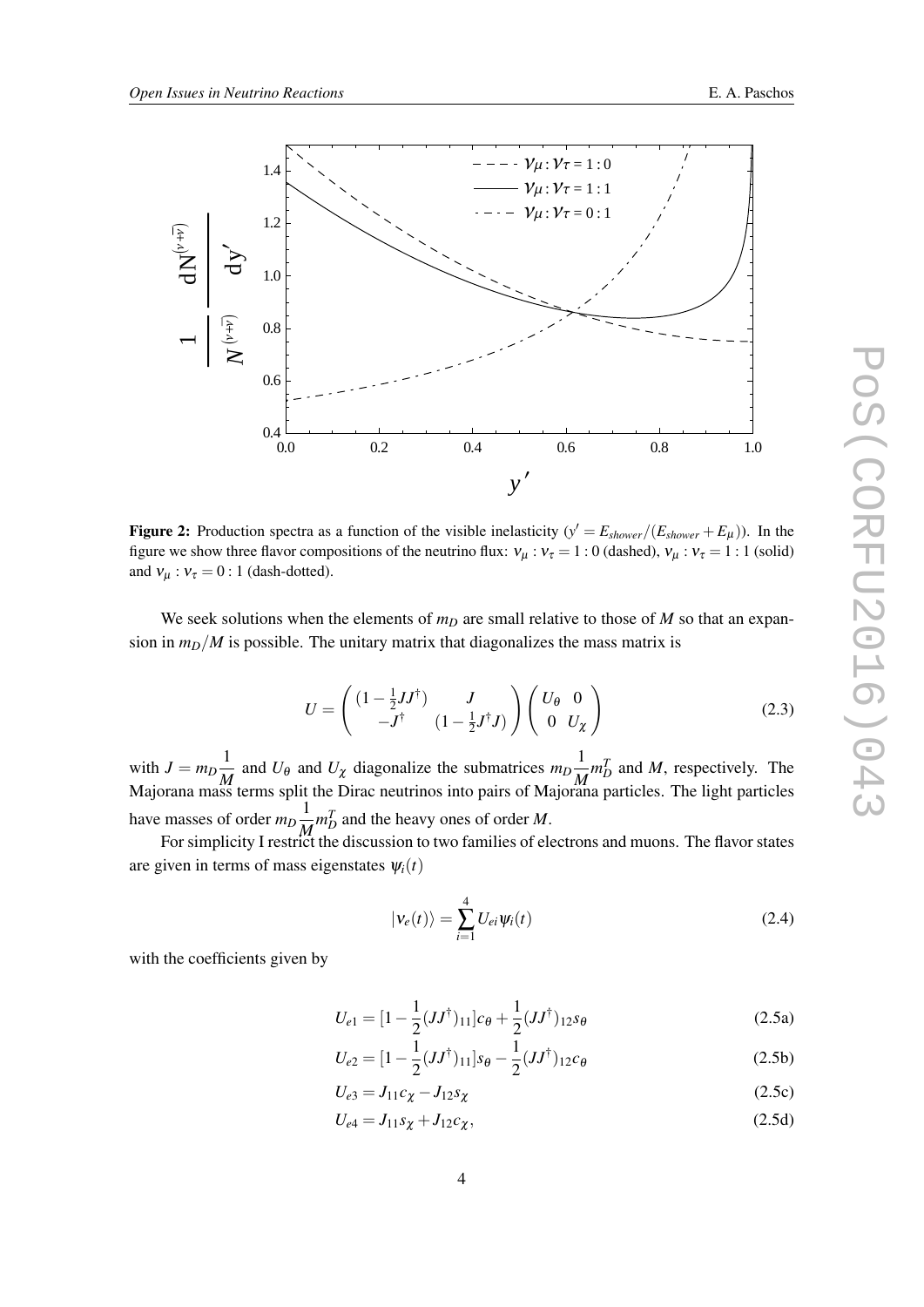and similar formulas for  $U_{\mu i}$  with  $i = 1, \ldots, 4$  [[7](#page-6-0)].

I discuss next the reactor experiments where a beam of electron-type antineutrinos is generated and is detected at a distance of less than a few kilometers [[8](#page-6-0), [9\]](#page-6-0). In this situation there are three types of interference terms.

(i) The mixing of the two lighter eigenstates  $\psi_1$  and  $\psi_2$  is proportional to sin<sup>2</sup>  $\left(\frac{\Delta m_{12}^2 L}{4E}\right)$ 4*E*  $\setminus$ which for distances of kilometers or less is very small and will be omitted.

(ii) The mixing between the two heavier states,  $\psi_3$  and  $\psi_4$ , is of  $O(J^4)$  and will also be neglected. (iii) Finally there is the mixing of the heavier with the lighter states which produces the terms

$$
P_{v_e \to v_e} = 1 - 4\left\{ |U_{e3}|^2 + |U_{e4}|^2 \right\} \sin^2\left(\frac{E_3 - E_1}{2}L\right),\tag{2.6}
$$

where I assumed  $E_3 - E_1 \approx E_4 - E_1$ . The energy differences are very likely large enough to produce oscillations with short wavelengths which cannot be resolved in the detectors. Thus they observe an average over several wavelengths with the consequence of replacing the sinus square term by 1*/*2.

$$
\bar{P}_{\bar{v}_e \to \bar{v}_e} = 1 - 2(|J_{11}|^2 + |J_{12}|^2). \tag{2.7}
$$

This result is a candidate for the reactor and Gallium discrepancy. Attributing the decrease of the reactor fluxes to *−*2 ( *|J*11*|* <sup>2</sup> <sup>+</sup>*|J*12*<sup>|</sup>* 2 ) implies that either *|J*11*|* or *|J*12*|* or both are approximately *∼* 0*.*10.

In the formalism described in this section, the physical states  $\psi_1, \dots, \psi_4$  are Majorana neutrinos. Ordinary  $\bigvee_{\nu}^{(-)}$  and  $\bigvee_{\mu}^{(-)}$  beams produced in the laboratories oscillate according to equation ([2.4](#page-3-0)) and develop Majorana components. The Majorana neutrinos have only two electromagnetic formfactors, an electric dipole moment and an anapole moment. We denote the electromagnetic current by  $j_{\mu}(p_2, p_1)$  which interacts with the electromagnetic field  $A_{\mu}$  as follows  $H_{int} = eA^{\mu} j_{\mu}$ . We are looking to find consequences of this interaction without making any particular assumptions concerning the origin of the formfactors.

Let  $u(p_1)$  and  $u(p_2)$  be spinors of the initial and final neutrinos. The current is given in terms of two formfactors [\[10](#page-6-0)]

$$
j^{\mu}(p_2, p_1) = \bar{u}(p_2) \left[ i \varepsilon^{\mu \nu \alpha \beta} \sigma_{\alpha \beta} q_{\nu} F_3(q^2) + \left( q^{\mu} - \frac{q^2}{2m_{\nu}} \gamma^{\mu} \right) \gamma_5 F_4(q^2) \right] u(p_1).
$$
 (2.8)

 $F_3(q^2)$  is the electric dipole moment which is odd under time-reversal and parity transformations. Up to now nobody measured  $F_3(q^2)$  for any value of  $q^2$ . This not surprising as we expect this formfactor to be small by time reversal invariance. The second formfactor  $F_4(q^2)$  was introduced by Zeldovich [\[11](#page-6-0)] and is known as the anapole. In the non-relativistic limit the anapole interaction reduces to [\[10](#page-6-0)]

$$
H_{int}^{NR} \propto F_4(0)\vec{\sigma} \cdot \left[\vec{\nabla} \times \vec{B} - \frac{\partial \vec{E}}{\partial t}\right].
$$
 (2.9)

Recalling the Maxwell equations, the term in the square brackets is proportional to electric current, i.e. in the absence of an electric current it vanishes. Consequently the anapole term contributes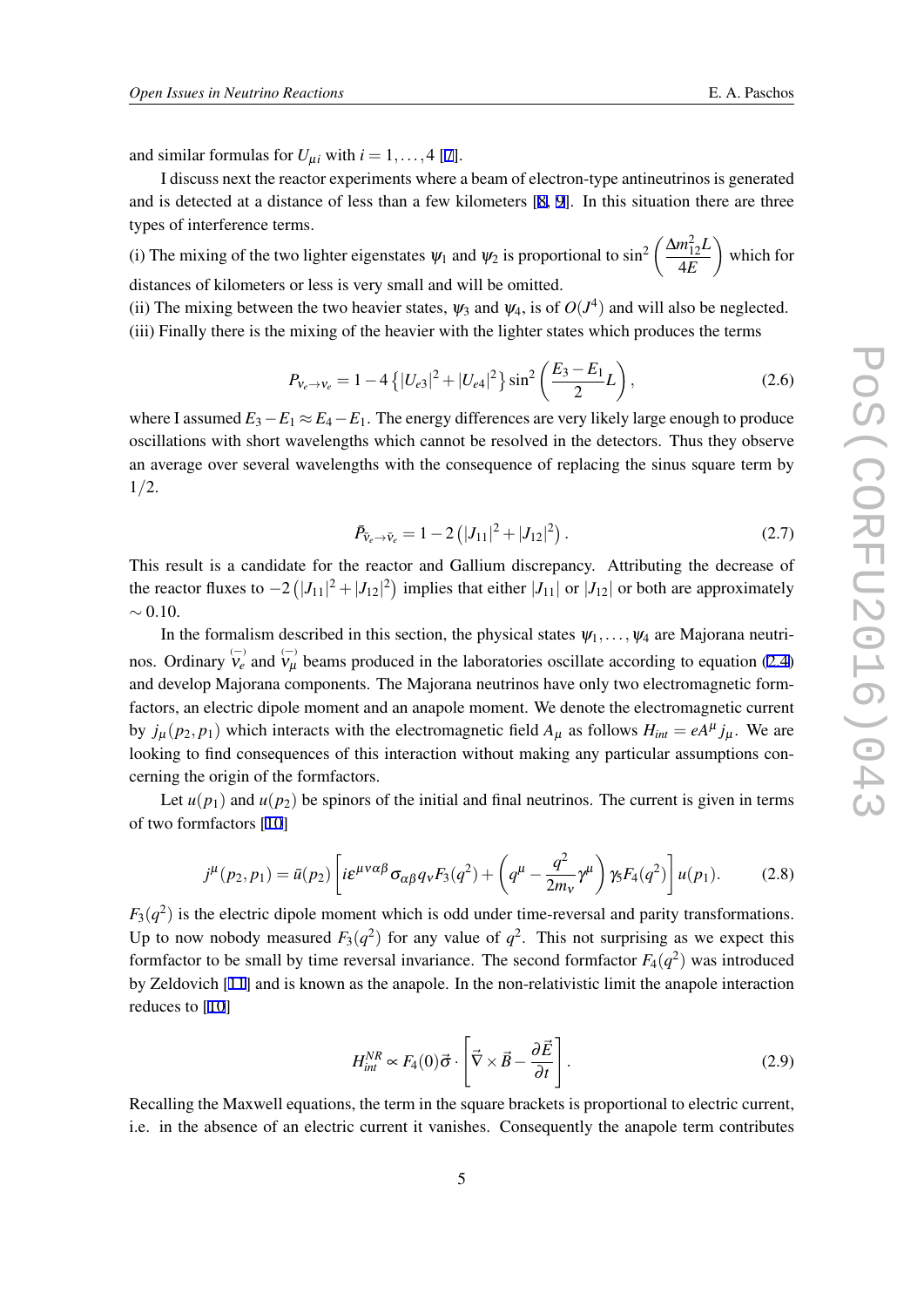when it interacts with virtual photons. Under time reversal the anapole term is even but parity violating.

An attractive reaction to search for an anapole term is

$$
\bar{\mathbf{v}}_e + e^- \to \bar{\mathbf{v}}_e + e^-.
$$
\n
$$
(2.10)
$$

In the scattering of the antineutrinos the recoiling electrons emerge close to the direction of the incoming particle (very small scattering angle). The cross section differential in the electron energy has the form

$$
\frac{d\sigma}{dE_e'} = G^2 m \alpha \left(\frac{F_4}{m_V}\right)^2 \left[1 + \left(1 - \frac{E_e'}{E_V}\right)^2\right]
$$
\n(2.11)

with *m* the mass of the electron and  $E'_{e}$  the energy of the recoiling electron. The cross section decreases monotonically as  $E'_e \to E_v$  but not as fast as background. The background originates from charged and neutral current reactions of the electroweak theory. This cross section is

$$
\frac{d\sigma}{dE_e'} = \frac{G^2 m}{4\pi} \left[ \frac{1}{4} + 2.25 \left( 1 - \frac{E_e'}{E_v} \right)^2 \right],
$$
\n(2.12)

where I replaced the weak couplings  $g_V$  and  $g_A$  by their values. It also decreases as  $E'_e \to E_V$  by a larger factor and reaches the limiting value  $\frac{G^2m}{16}$  $\frac{3m}{16\pi}$ . The TEXANO experiment [\[12](#page-6-0), [13](#page-6-0)] observed the decrease. However, the experimental errors are still very large to determine the limiting value or possible deviations (see figure 16 in reference [[12\]](#page-6-0)). The cross section in equation (2.11) appears smaller but we should keep in mind that the factor  $(F_4/m_v)^2$  is still unknown and can assume a large value. A similar analysis is possible for the reaction  $v_{\mu} + e^{-} \rightarrow v_{\mu} + e^{-}$  and also in neutrino scattering on the Coulomb field of nuclei. A careful analysis must include also precise estimates of the neutrino flux.

#### 3. Summary

Neutrino telescopes with large volumes of water began detecting astrophysical neutrinos. The flavor content of the cosmic flux is of great interest and I described a new method to identify the  $v_{\tau}$ component.

In the low energy experiments, models with right-handed neutrinos always develop into Majorana particles whose interactions may become evident in electromagnetic interactions. Their scattering on atomic electrons will be a direct signal for identifying them. For such states I describe properties and results from the anapole formfactor.

An anapole moment has been considered as a coupling to WIMPs [\[14\]](#page-6-0) and other dark matter particles [[15\]](#page-6-0). I considered here the possibility that Majorana neutrinos when they propagate, they interact through the anapole moment. The new coupling will modify the recoil spectra of electrons for the reaction in equation (2.10). An analysis of neutrino interactions with general couplings appeared after the conference [\[16](#page-6-0)]. Their comparisons agree with the standard model calculations. Thus the studies so far indicate that we need accurate data for neutrino–electron elastic scattering.